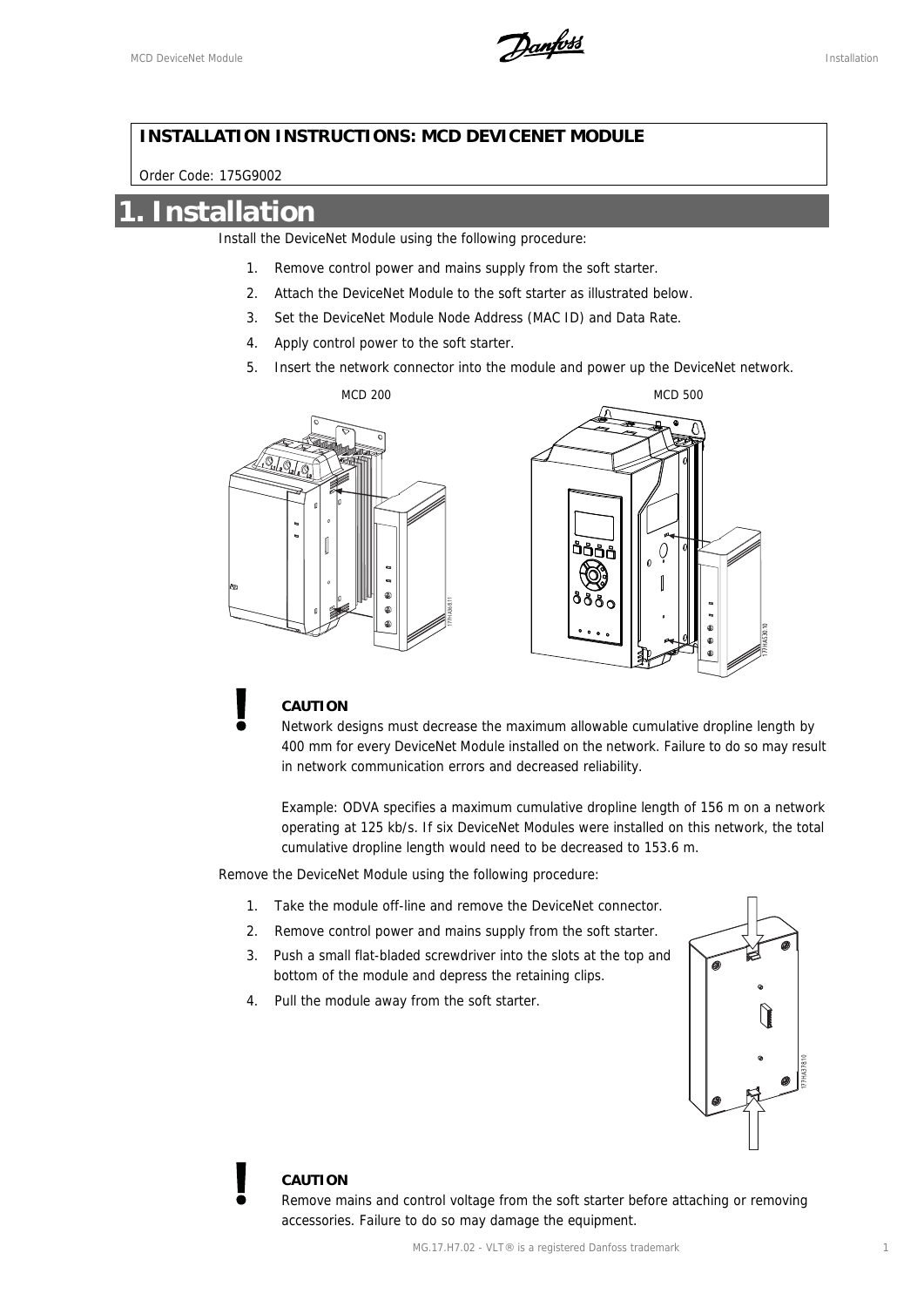Configuration MCD DeviceNet Module

## **2. Configuration**

The DeviceNet Module is a Group 2 slave device, using a predefined master/slave connection set. I/O data is produced and consumed using polled I/O messaging.

The soft starter must be added to the DeviceNet manager project using the EDS file and configuration/management software tool. This file is available on the supplied CD or can be downloaded from the website www.danfoss.com/drives. In order to operate successfully, the correct EDS file must be used.

| <b>Product</b> | <b>EDS Filename</b> |
|----------------|---------------------|
| MCD 200        | SSDM04 11.eds       |
| MCD 500        | SSDM07_12_1.eds     |

An on-screen graphics bitmap file (device.bmp) is available on the supplied CD or can be downloaded from the website www.danfoss.com/drives.

### **3. Adjustment**

The factory default settings for the rotary adjustment switches are:



Changes to the rotary switch settings take effect when the DeviceNet network is next powered up.

-77HA372.11



### **N.B.!:**

The Data Rate and Node Address (MAC ID) must be set locally on the module. These cannot be set using DeviceNet management software.

When the Data Rate and MSD Node Address (MAC ID) rotary switches are set on PGM position, the module uses the previously used valid on-line Data Rate and Node Address (MAC ID).

## **4. Connection**

For the DeviceNet Module to accept serial commands, a link must be fitted across terminals A1-N2 on MCD 200 starters.

In order for the MCD 500 to accept commands from the serial network, the soft starter must be in Auto On mode and links must be fitted to terminals 17 and 25 to 18.

In Hand On mode, the starter will not accept commands from the serial network but the starter's status can still be monitored.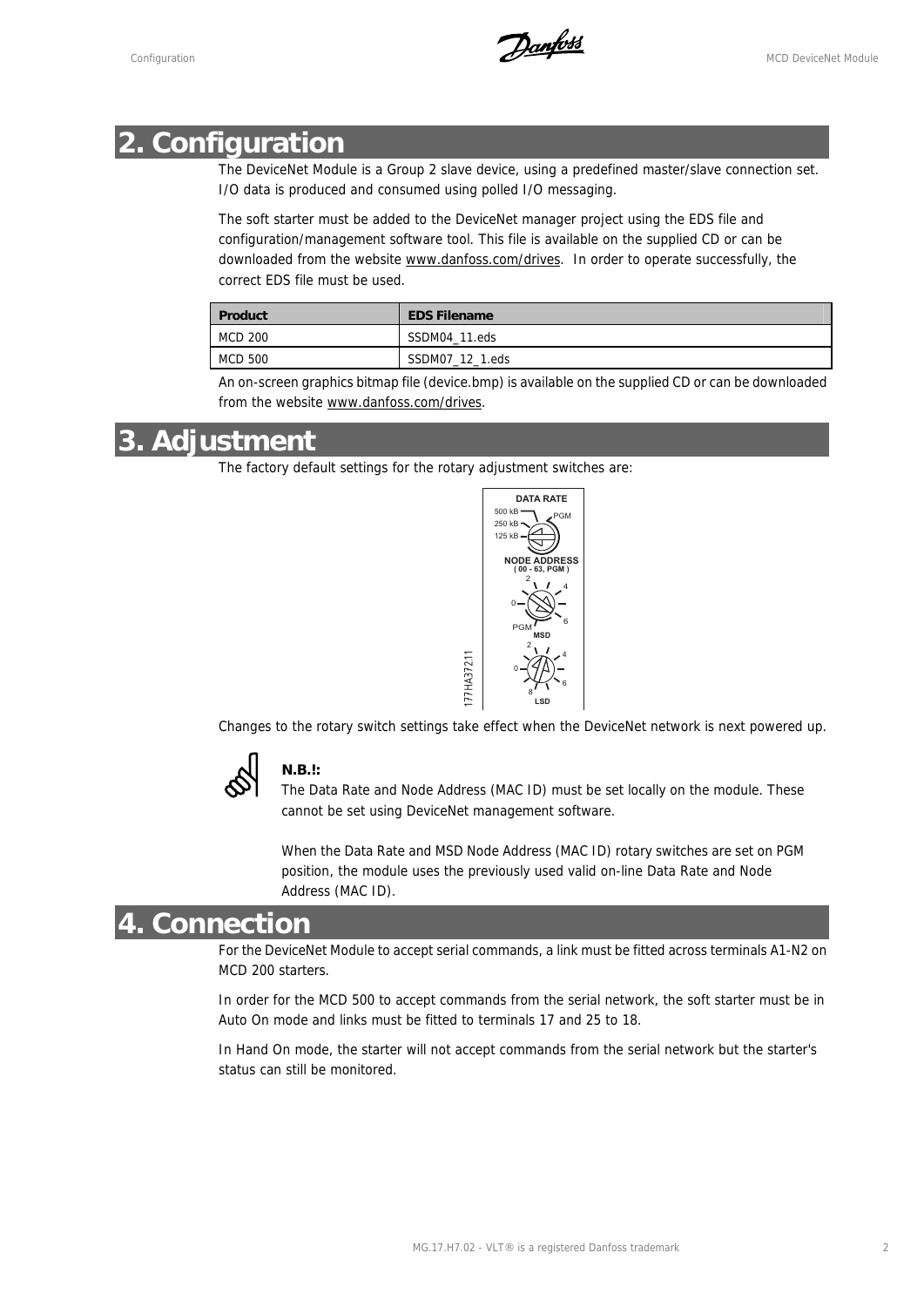



#### **N.B.!:**

If parameter 3-2 Comms in Remote is set to Disable Comms in Remote, the starter will not accept start or stop commands from the serial network (the starter will still accept reset commands and allow status monitoring).

## **5. Module and Network LEDs**

The Module LED indicates the condition of the power supply and module operation. The Network LED indicates status of the communication link between the DeviceNet Module and the network Master. LED operation is as follows:



| <b>LED</b>     | <b>State</b>       | <b>Description</b>                                           |  |
|----------------|--------------------|--------------------------------------------------------------|--|
| Module         | Off                | Network power off                                            |  |
|                | Green              | Normal operation                                             |  |
|                | Red                | Unrecoverable fault                                          |  |
|                | Red/Green flashing | Self Test mode                                               |  |
| <b>Network</b> | Off                | Duplicate MAC ID test has not been completed                 |  |
|                | Green flashing     | Online but no connection with Master                         |  |
|                | Green              | Online and allocated to a Master                             |  |
|                | Red flashing       | One or more timed out I/O connections                        |  |
|                | Red                | Failed communication between module and Master               |  |
|                | Red/Green flashing | Communication faulted and received an Identity communication |  |
|                |                    | faulted request                                              |  |



#### **N.B.!:**

When a communications failure occurs, the soft starter may trip if the Communication Timeout parameter for the network is set greater than zero. When communication is restored, the soft starter must be reset.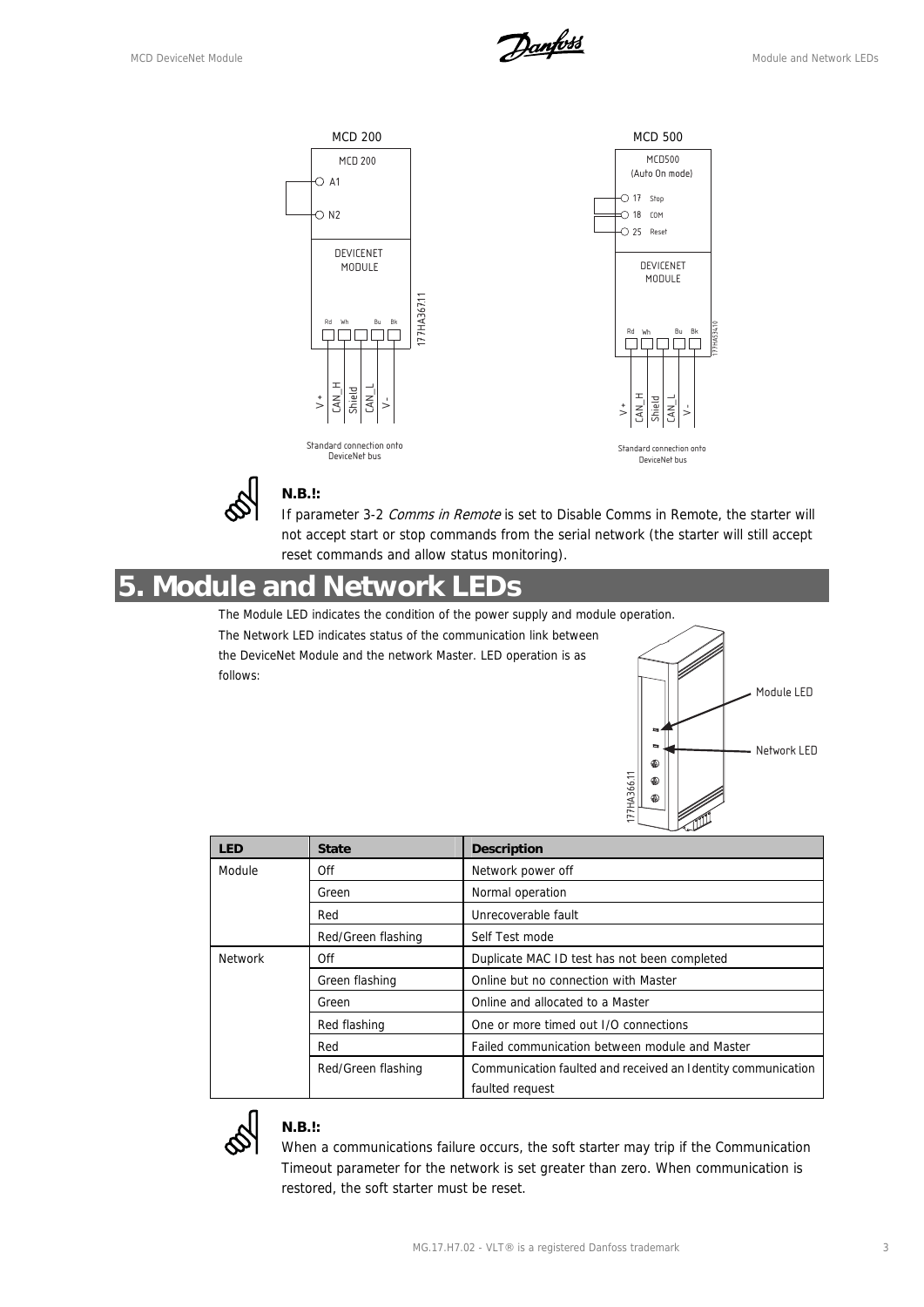DeviceNet Polled I/O Structure **Contract Contract Contract Contract Contract Contract Contract Contract Contract Module** 

## **6. DeviceNet Polled I/O Structure**

Once the EDS file has been loaded, the DeviceNet Module must be added to the scanner list with parameters shown in the following table:

| Parameter           | Value    |
|---------------------|----------|
| I/O connection type | Polled   |
| Poll receive size   | 14 bytes |
| Poll transmit size  | 2 bytes  |

Once the soft starter, module and Master have been set up, configured and powered up, the Master will transmit 2 bytes of data to the module and receive 14 bytes of data from the module.

|  | Master > Slave polled I/O output data is as follows: |  |  |  |
|--|------------------------------------------------------|--|--|--|
|--|------------------------------------------------------|--|--|--|

| <b>Byte</b> | Bit            | <b>Function</b>                                                 |
|-------------|----------------|-----------------------------------------------------------------|
| $\Omega$    | $\Omega$       | $0 =$ Stop command                                              |
|             |                | $1 =$ Start command                                             |
|             |                | $0 =$ Enable Start or Stop command                              |
|             |                | $1 =$ Quick Stop (i.e. coast to stop) and disable Start command |
|             | $\mathfrak{p}$ | $0 =$ Enable Start or Stop command                              |
|             |                | $1 =$ Reset command and disable Start command                   |
|             | $3$ to $7$     | Reserved                                                        |
|             | 0 to $11$      | $0 =$ Use soft starter remote input to select motor set         |
|             |                | $1 =$ Use primary motor set when starting $2$                   |
|             |                | $2 =$ Use secondary motor set when starting $2$                 |
|             |                | $3 =$ Reserved                                                  |
|             | 2 to 7         | Reserved                                                        |

<sup>1</sup> Only available on MCD 500 soft starters.

 $2$  Ensure that the programmable input is not set to Motor Set Select before using this function.

Slave > Master polled I/O input data is as follows:

| <b>Byte</b>    | <b>Bit</b>     | <b>Function</b>   | Value                                                        |  |
|----------------|----------------|-------------------|--------------------------------------------------------------|--|
| $\Omega$       | 0              | Trip              | $1 =$ Soft starter trip                                      |  |
|                | 1 <sup>1</sup> | Warning           | $1 =$ Soft starter warning                                   |  |
|                | 2              | Running           | $0 =$ Unknown, not ready, ready to start or tripped          |  |
|                |                |                   | $1 =$ Starting, running, stopping or jogging.                |  |
|                | 3              | Reserved          |                                                              |  |
|                | 4              | Ready             | $0 =$ Start or stop command not acceptable                   |  |
|                |                |                   | $1 =$ Start or stop command acceptable                       |  |
|                | 5              | Control from Net  | $1 =$ Always except in Program mode                          |  |
|                | 6              | Reserved          |                                                              |  |
|                | $\overline{7}$ | At reference      | $1 =$ Running (full voltage at the motor)                    |  |
| $\mathbf{1}$   | $0$ to $7$     | <b>Status</b>     | $0 =$ Unknown (menu open) <sup>1</sup>                       |  |
|                |                |                   | $2 =$ Starter not ready (restart delay, thermal delay or     |  |
|                |                |                   | run simulation) $1$                                          |  |
|                |                |                   | $3 =$ Ready to start (including warning state <sup>1</sup> ) |  |
|                |                |                   | $4 =$ Starting or running                                    |  |
|                |                |                   | $5 =$ Soft stopping                                          |  |
|                |                |                   | $7 = Trip$                                                   |  |
|                |                |                   | $8 =$ Jog forward <sup>1</sup>                               |  |
|                |                |                   | $9 =$ Jog reverse <sup>1</sup>                               |  |
| $\overline{2}$ | $0$ to $7$     | Trip/Warning code | See trip code table below                                    |  |
| 3              | $\mathbf 0$    | Initialised       | 1 = Phase sequence bit is valid (bit 1) after $1^{st}$ start |  |
|                | 1              | Phase sequence    | $1 =$ Positive phase sequence detected                       |  |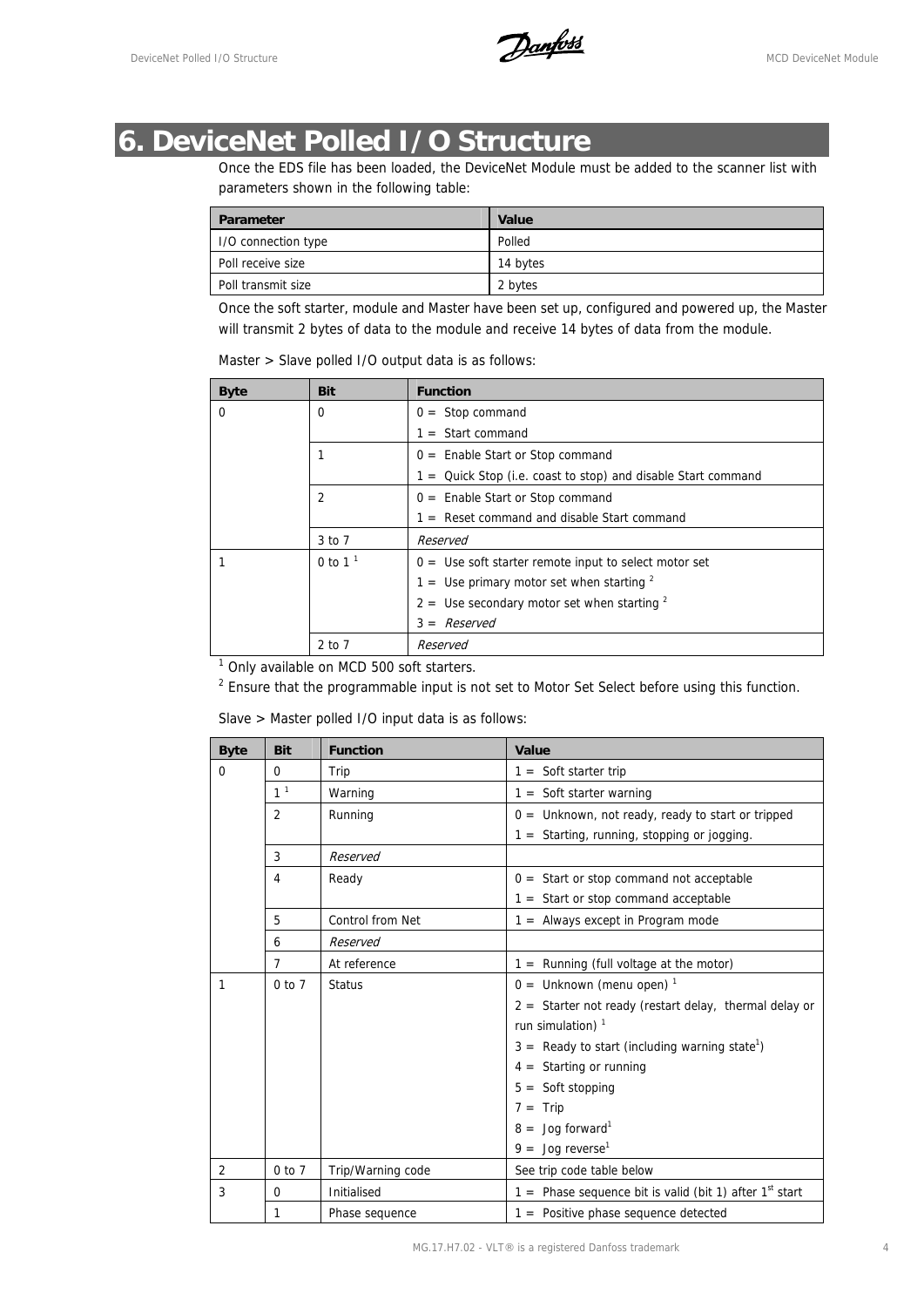MCD DeviceNet Module<br>
MCD DeviceNet Module

|                 | 2 to 7     | Reserved                  |                                                         |
|-----------------|------------|---------------------------|---------------------------------------------------------|
| $4^2$           | $0$ to $7$ | Motor current (low byte)  | Current (A) $3$                                         |
| $5^2$           | 0 to 7     | Motor current (high byte) |                                                         |
| 6 <sup>2</sup>  | $0$ to $7$ | Current %FLC (low byte)   | Current as a percentage of soft starter FLC setting (%) |
| $7^2$           | $0$ to $7$ | Current %FLC (high byte)  |                                                         |
| 8 <sup>2</sup>  | $0$ to $7$ | % Motor temperature       | Motor thermal model                                     |
| 9               | $0$ to $7$ | Reserved                  |                                                         |
| 10 <sup>1</sup> | $0$ to $7$ | % Power factor            | Percentage power factor                                 |
|                 |            |                           | $(100 = power factor of 1)$                             |
| 11 <sup>1</sup> | $0$ to $7$ | Power (low byte)          | Power low byte, scaled by power scale                   |
| 12 <sup>1</sup> | $0$ to $3$ | Power (high nibble)       | Power high nibble, scaled by power scale                |
|                 | $4$ to $5$ | Power scale               | Multiply power by 10 to get W<br>$0 =$                  |
|                 |            |                           | Multiply power by 100 to get W<br>$=$                   |
|                 |            |                           | Power (kW)<br>2<br>$=$                                  |
|                 |            |                           | $3 =$ Multiply power by 10 to get kW                    |
|                 | 6 to 7     | Reserved                  |                                                         |
| 13              | 0 to 7     | Reserved                  |                                                         |

<sup>1</sup> Only available on MCD 500 soft starters.

<sup>2</sup> Only available on MCD 202 and MCD 500 soft starters.

<sup>3</sup> For MCD 500 models MCD5-0068B and smaller this value will be 10 times greater than the value displayed on the LCP.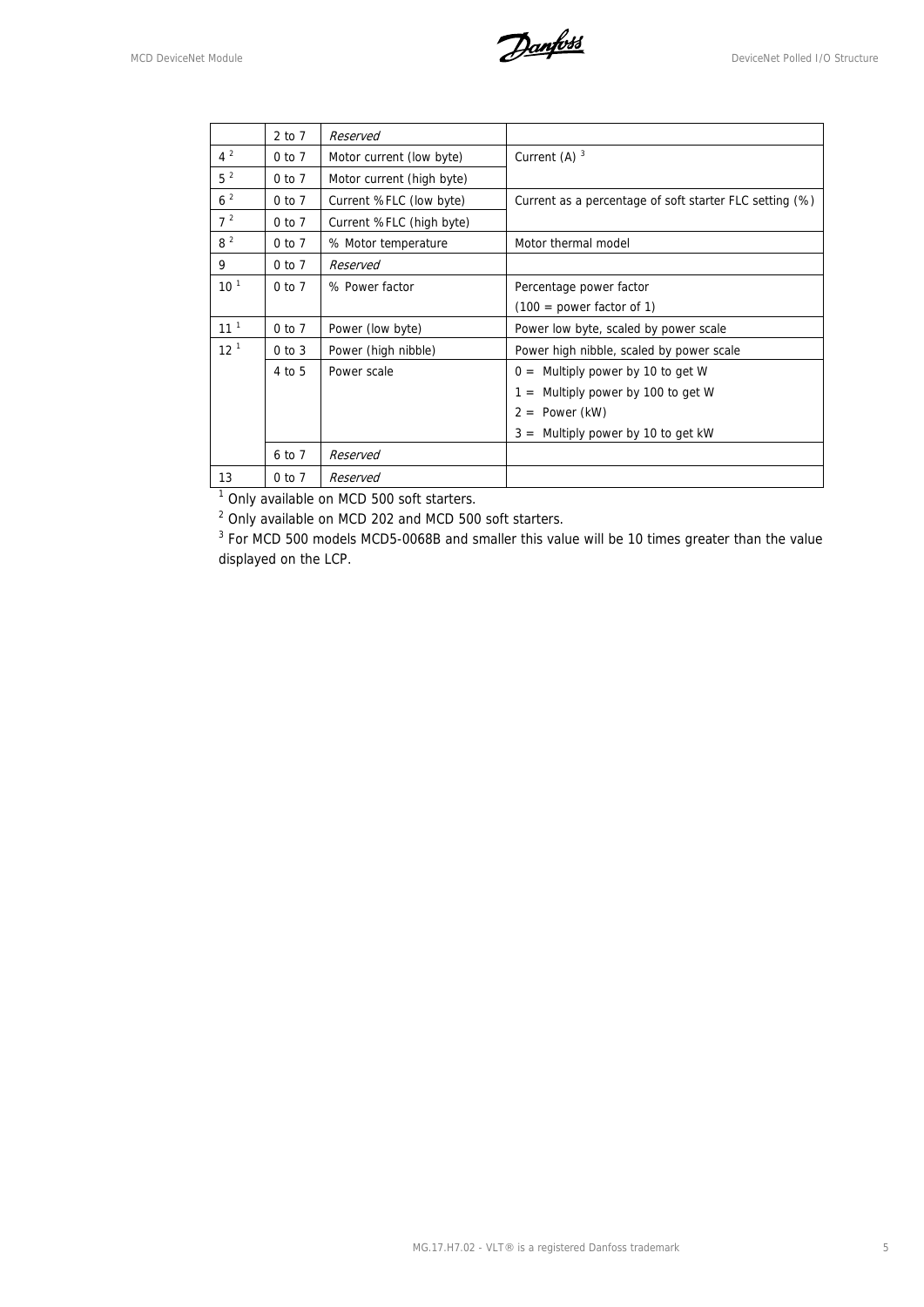DeviceNet Polled I/O Structure **Manual Construction** 

# **6.1. Trip Codes**

| Code     | <b>Trip Type</b>                                        | <b>MCD 201</b> | <b>MCD 202</b> | <b>MCD 500</b> |
|----------|---------------------------------------------------------|----------------|----------------|----------------|
| $\Omega$ | No trip                                                 | П              | П              | П              |
| 11       | Input A trip                                            |                |                | ■              |
| 20       | Motor overload (thermal model)                          |                | ■              | П              |
| 21       | Heatsink overtemperature                                |                |                | П              |
| 23       | L1 phase loss                                           |                |                | П              |
| 24       | L2 phase loss                                           |                |                | П              |
| 25       | L3 phase loss                                           |                |                | П              |
| 26       | Current imbalance                                       |                | П              | П              |
| 28       | Instantaneous overcurrent                               |                |                | ш              |
| 29       | Undercurrent                                            |                |                | П              |
| 50       | Power loss (Power circuit)                              | $\blacksquare$ | $\blacksquare$ | П              |
| 54       | Phase sequence                                          |                | П              | П              |
| 55       | Frequency (Mains Supply)                                | П              | П              | П              |
| 60       | Unsupported option (not available in inside delta)      |                |                | П              |
| 61       | FLC too high (FLC out of range)                         |                |                | П              |
| 62       | <b>EEPROM</b> fail                                      |                |                | ш              |
| 70       | Miscellaneous                                           |                |                | ■              |
| 75       | Motor thermistor                                        |                | П              | П              |
| 101      | Excess start time                                       |                | П              | П              |
| 102      | Motor connection                                        |                |                | П              |
| 104      | Internal fault                                          |                |                | П              |
| 113      | Starter communication (between module and soft starter) | П              | ■              | П              |
| 114      | Network communication (between module and network)      | П              | П              | П              |
| 115      | L1-T1 shorted                                           |                |                | П              |
| 116      | L2-T2 shorted                                           |                |                | П              |
| 117      | L3-T3 shorted                                           |                |                | П              |
| 119      | Time-overcurrent (Bypass overload)                      |                | П              | П              |
| 121      | Battery/Clock                                           |                |                | П              |
| 122      | Thermistor circuit                                      |                |                | ■              |